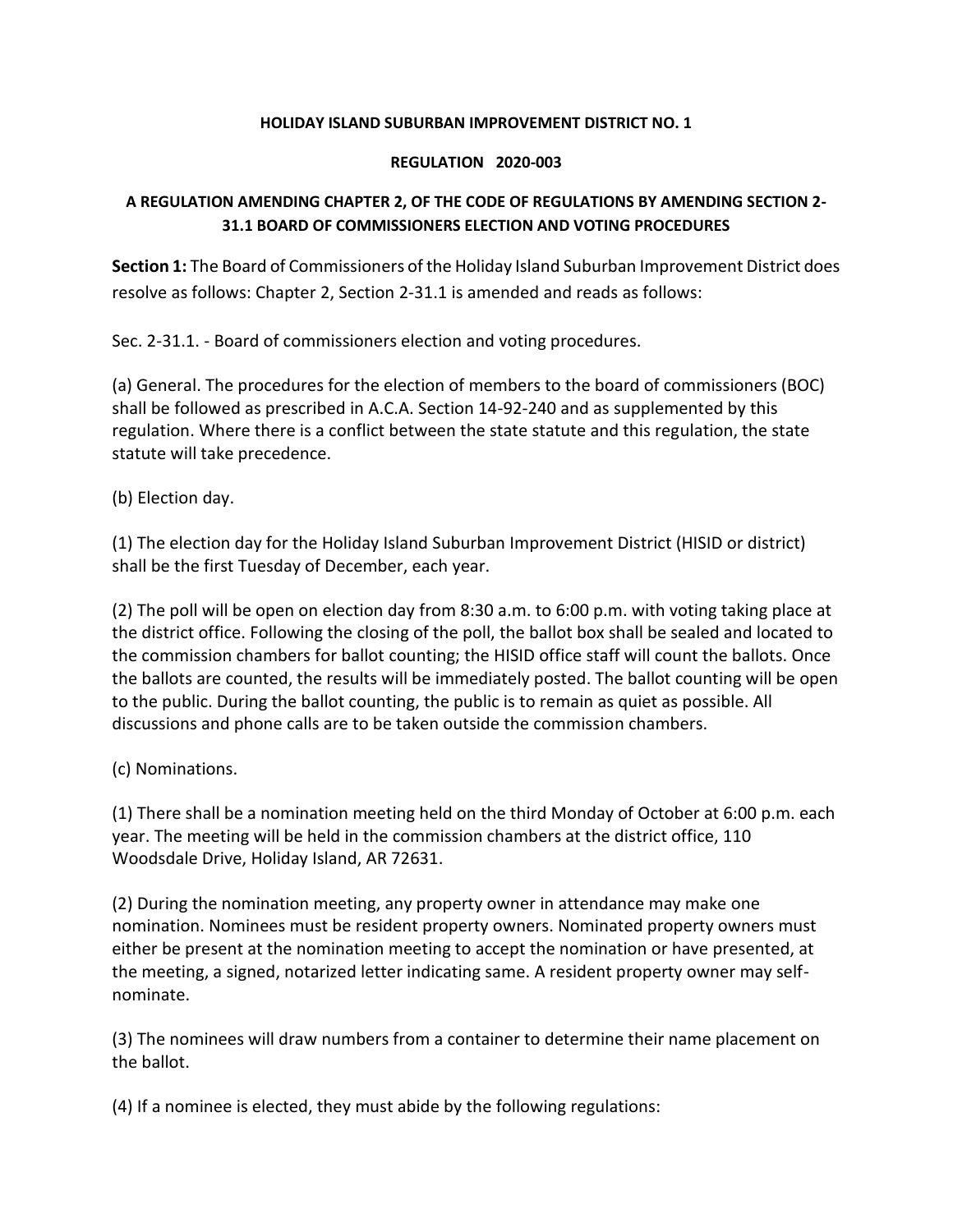a. Remain a resident property owner. If they sell their property(ies) or relocate outside the HISID, they forfeit their seat as a commissioner.

b. Within 30 days after their election, the commissioner shall take and file his/her oath of office, in which they shall swear to support the Constitution of the United States, the Constitution of the State of Arkansas and the regulations of the HISID, to discharge faithfully their duties as commissioner, and to not have any interest, directly or indirectly, in any contract let by the BOC.

c. Shall complete a financial disclosure form in accordance with Arkansas state law, to be filed with Carroll County.

(5) In the event there is only one nominee per vacancy, the nominee(s) will be declared elected by acclamation and there will be no election for that year. Their terms and seats will be determined by a coin toss.

(6) If a resident property owner is delinquent on their HISID assessment(s) or their HISID utility bill(s) at the time of nomination, they will be ineligible for nomination. In order to become eligible for nomination, the resident property owner with assessment(s) or utility bill(s) in arrears, must pay past due assessments and/or utility bill(s) in their entirety by cash or cashier's check, no later than the close of business on the preceding business day of the nomination meeting day. Paying on the day of nomination will not make them eligible to be nominated.

(7) **(6)** In the event the nominations submitted are not sufficient to fill the vacancies forthcoming in the election for which nominations are made, the BOC will fill the vacancy in the same manner as a commissioner resigning during their term in office.

(d) Nomination notice.

(1) Notice of the annual nomination and election meetings shall be mailed to each property owner at least 30 calendar days prior to the third Monday in October.

(2) The notice shall include the following information:

a. The time, date and place for the meetings to nominate and elect new commissioners.

b. How to request an absentee ballot; and

c. The qualifications for voting in the election.

# **d. Table Rock Landing shall, at least forty-five (45) days prior to any election for Commissioners in the District, notify Holiday Island Suburban Improvement District #1 of the names and address of all current owners of timeshare interests**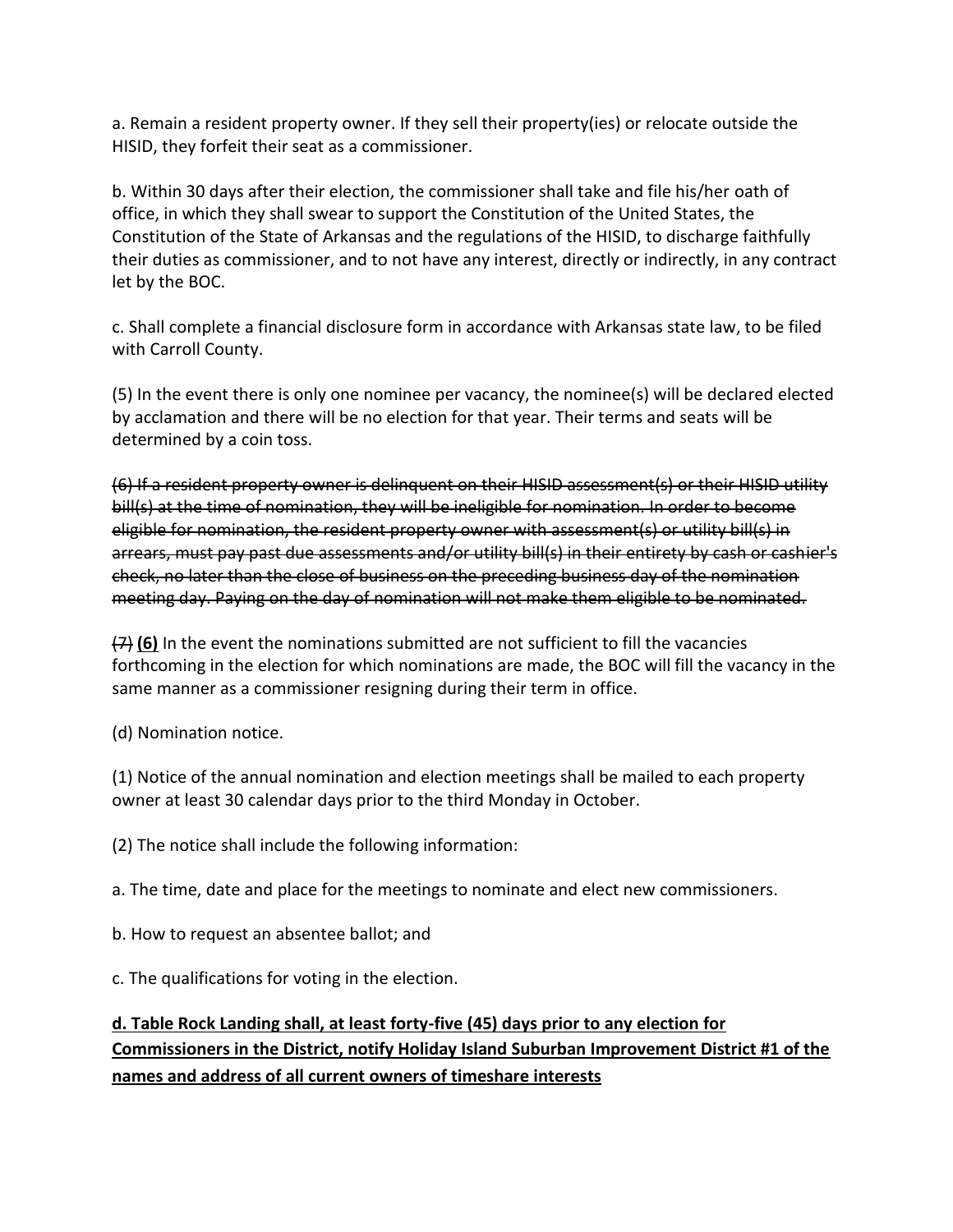(e) Qualifications for voting.

(1) Each individual property owner shall have one vote, regardless of the number of properties owned.

(2) A property or properties owned by a trust will have two votes; the trustees of the trust shall designate the two individuals eligible to vote.

(3) Eligible voters must be owners of record as of November 1 of the election year in which they are voting. Owners will be validated by deed copies provided by the title company effective November 1 of the year of the respective election. If one closes on a property after said November 1, they will be ineligible to vote in that year's election.

(4) If a property owner is delinquent on assessments, they will be ineligible to vote. In order to be eligible to vote, the property owner with assessments in arrears, must pay past due assessments in their entirety by cash or cashier's check no later than the close of business on the preceding business day of the voting day. Paying on the day of voting will not make them eligible to vote.

(5) **(4)** Multiple owners.

#### a. Under no circumstances can more than two owners/persons of any property vote.

b. **a.** Corporations, trusts and commercial multiple owners must designate, in writing, which two persons are authorized to vote for that entity. If either of the two persons selected own other properties in the HISID, they will be allowed only one vote. For example, one cannot vote for both a corporation and their residential unit.

 $\epsilon$ **b.** An owner of multiple commercial properties can vote.

d. **c.** An owner of multiple rental units can vote.

## e. **d.** An owner of a timeshare building can vote; the holders of the time shares cannot vote. **and individuals listed on a deed for a timeshare interest are eligible to vote.**

f. **e.** If a house of worship (church, chapel, synagogue, etc.) pays assessment(s) and/or property tax on any or all of their property(ies) they will be classed as a trust and will be eligible for up to two voters. Said voters must be designated in writing and approved by their respective governing body of the house of worship.

(6) **(5)** If a person(s) owns property as a result of a recorded "contract for deed," they are eligible to vote. If the "contract for deed," is not recorded, they will not be eligible to vote.

(f) Ballots.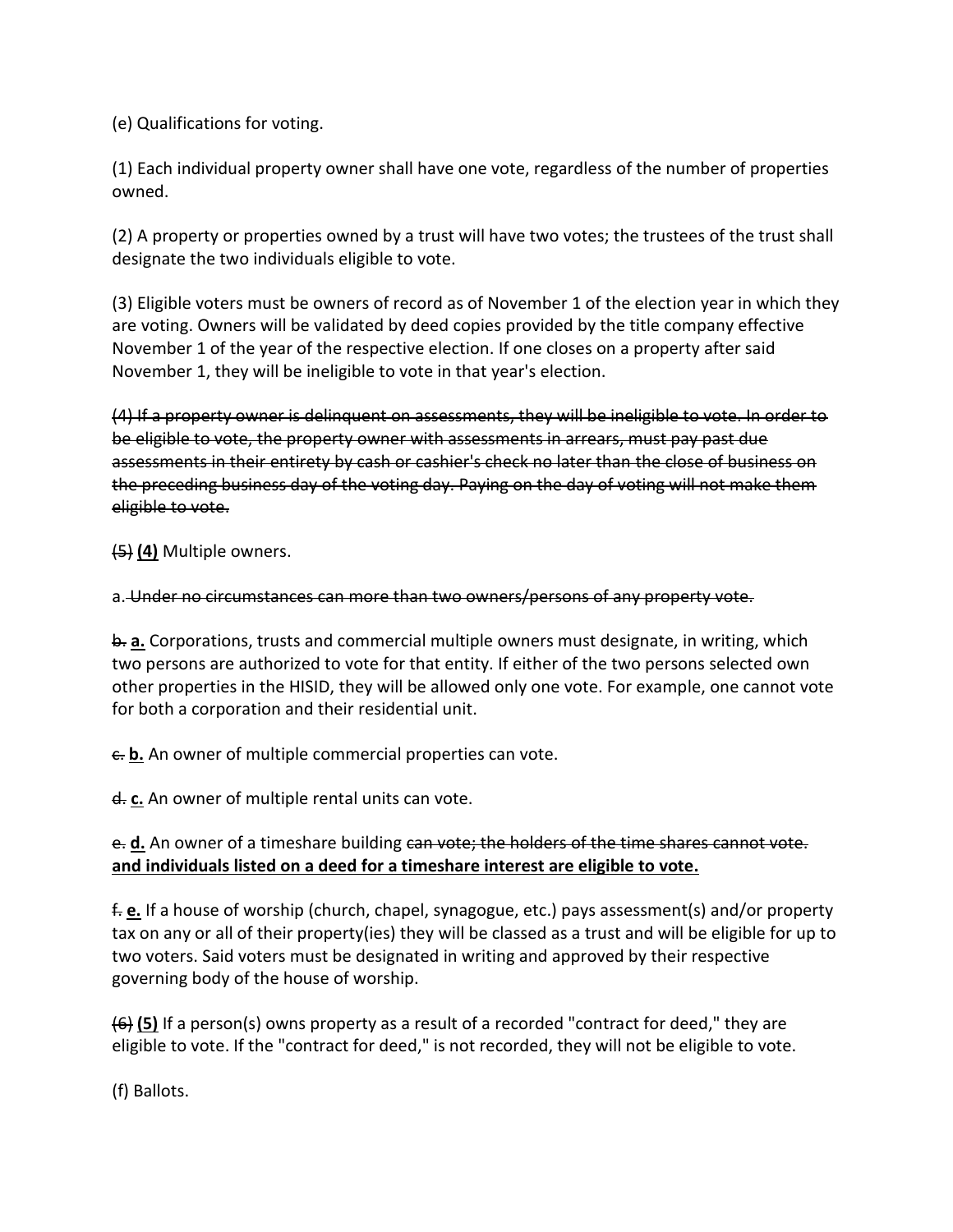(1) Regular ballots.

a. When voting at the HISID office, a voter cannot leave the building with a ballot; the ballot must be marked and deposited in the ballot box at the HISID office.

b. Ballots cannot be faxed in, faxed out, or electronically transmitted.

(2) Absentee ballots.

a. The HISID will have request forms for absentee ballots at the HISID office and on the district website; from the website, the form can only be downloaded and printed, it cannot be submitted electronically. The form must be completed in hard copy and the original signed by the voter.

b. All absentee ballots must be requested, in writing, by the individual slated to vote. No person may request an absentee ballot for another person. Invalids, nursing home patients, persons confined to their homes or physically incapacitated may request absentee ballots by mail or a representative can hand deliver the written request to the HISID office, however, the absentee ballot will be mailed to the requestor.

c. Any person may request an absentee ballot by mail, but they must provide their signature on the request and the following information: unit, block, lot numbers of the property owned. If the name and signature do not match up with the ownership of the unit, block and lot numbers submitted, the request will be invalid and not processed.

d. Requests for absentee ballots can be made to the HISID, Attention: Election Clerk, 110 Woodsdale Drive, Holiday Island, Arkansas 72631.

e. Following the nomination meeting, absentee ballots will be prepared and mailed to requesting property owners.

f. Mailed in absentee ballots must arrive in the HISID office no later than 6:00 p.m. the day of the election. If a person hand delivers their absentee ballot on the day of the election to the HISID office, it must be submitted on or before 6:00 p.m. in the official absentee ballot envelope.

(g) Early voting.

(1) Early voting shall take place starting 15 calendar days preceding the election day (first Tuesday in December).

(2) Early voting shall take place in the lobby area of the HISID office, located at 110 Woodsdale Drive, Holiday Island, Arkansas 72631, on normal business days between the hours of 8:00 a.m. and 4:30 p.m.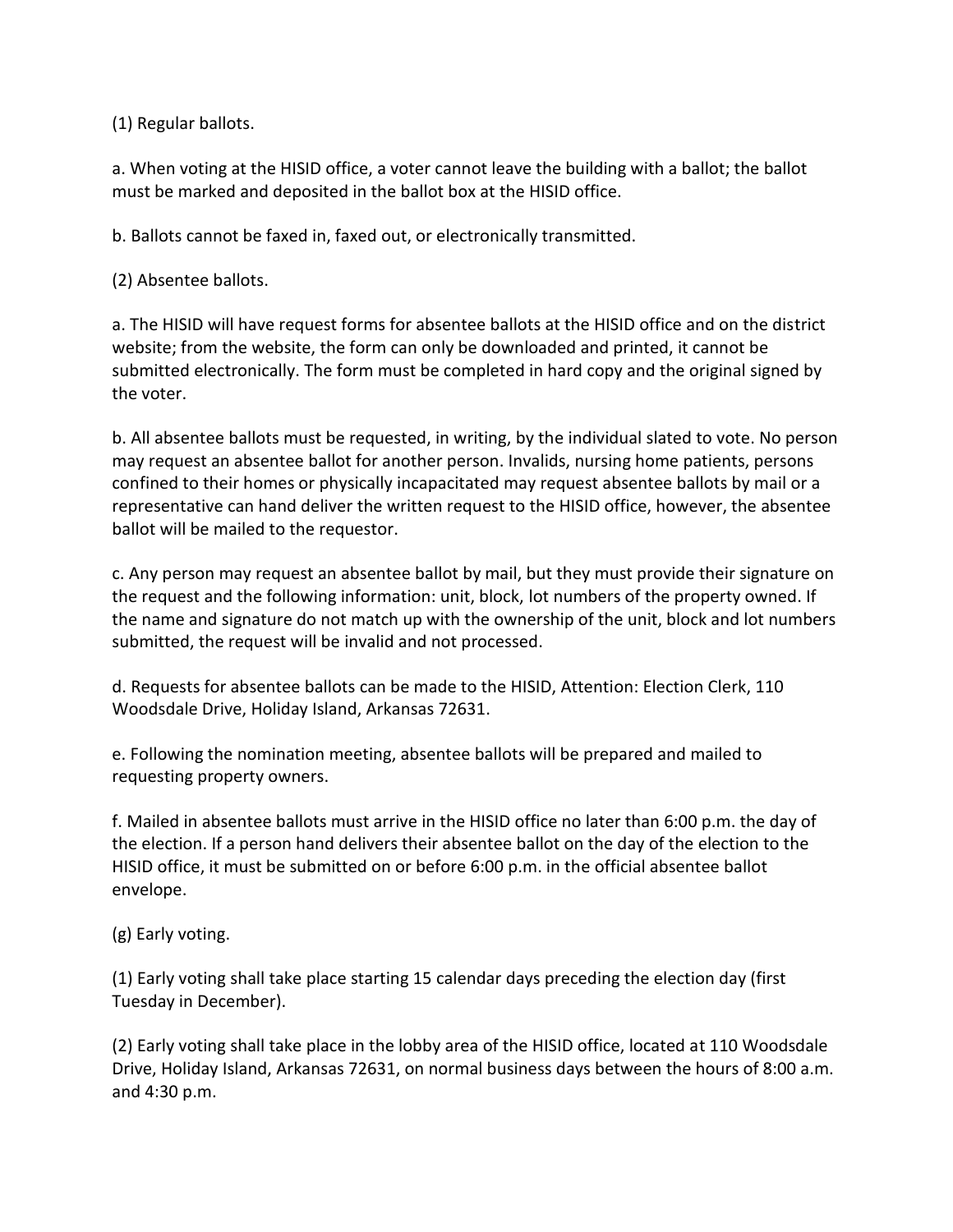(3) Exceptions: there will be no early voting on Thursday, Thanksgiving Day or Friday, the day after Thanksgiving Day, nor will there be early voting on Saturdays or Sundays of the 15 calendar days preceding the election day.

## **(h) Provisional Ballots**

**(1) When an individual requests a ballot but their property owner status cannot be verified at the time of voting, the voter will be offered an opportunity to cast a ballot using the following Provisional Voting Procedure.**

**a. The election official will write the name of the voter on the LIST OF PROVISIONAL VOTERS form.**

**b. The voter will complete the Information section on the PROVISIONAL VOTER ENVELOPE as completely and legibly as possible to aid in verifying their voting eligibility. It's not mandatory, but if the voter has a copy of their recorded deed they are asked to provide a copy for the record.**

**c. The voter signs the eligibility affirmation on the PROVISIONAL VOTER ENVELOPE.**

**d. The election official will give the voter a regular ballot.**

**e. The voter marks the ballot.**

**f. The voter places the ballot in the PROVISIONAL VOTER ENVELOPE and seals the envelope.**

**g. The voter returns sealed Provisional Voter Envelope to the election official and places it in the Provisional Ballot Box.**

**(2) As soon as possible after the provisional ballot has been cast, an election official will conduct a data search based upon the information given by the voter in an effort to verify the property owner status for the individual voting. The election official will certify on the Provisional Voter Envelope if they were successful or unable to confirm the provisional voter's property ownership status or their eligibility to vote.**

**(3) Following the counting of all regular and absentee ballots on election day, the Board of Commissioners may take one of the following actions concerning any provisional ballot cast.**

**a. The Board of Commissioners may accept or reject any provisional ballot based upon the verification of property owner status that was certified by the election official. If accepted, the Provisional Voter Envelope will be opened and the ballot will be counted and included in the ballot count. If the ballot is rejected, the Provisional Voter Envelope will remain sealed.**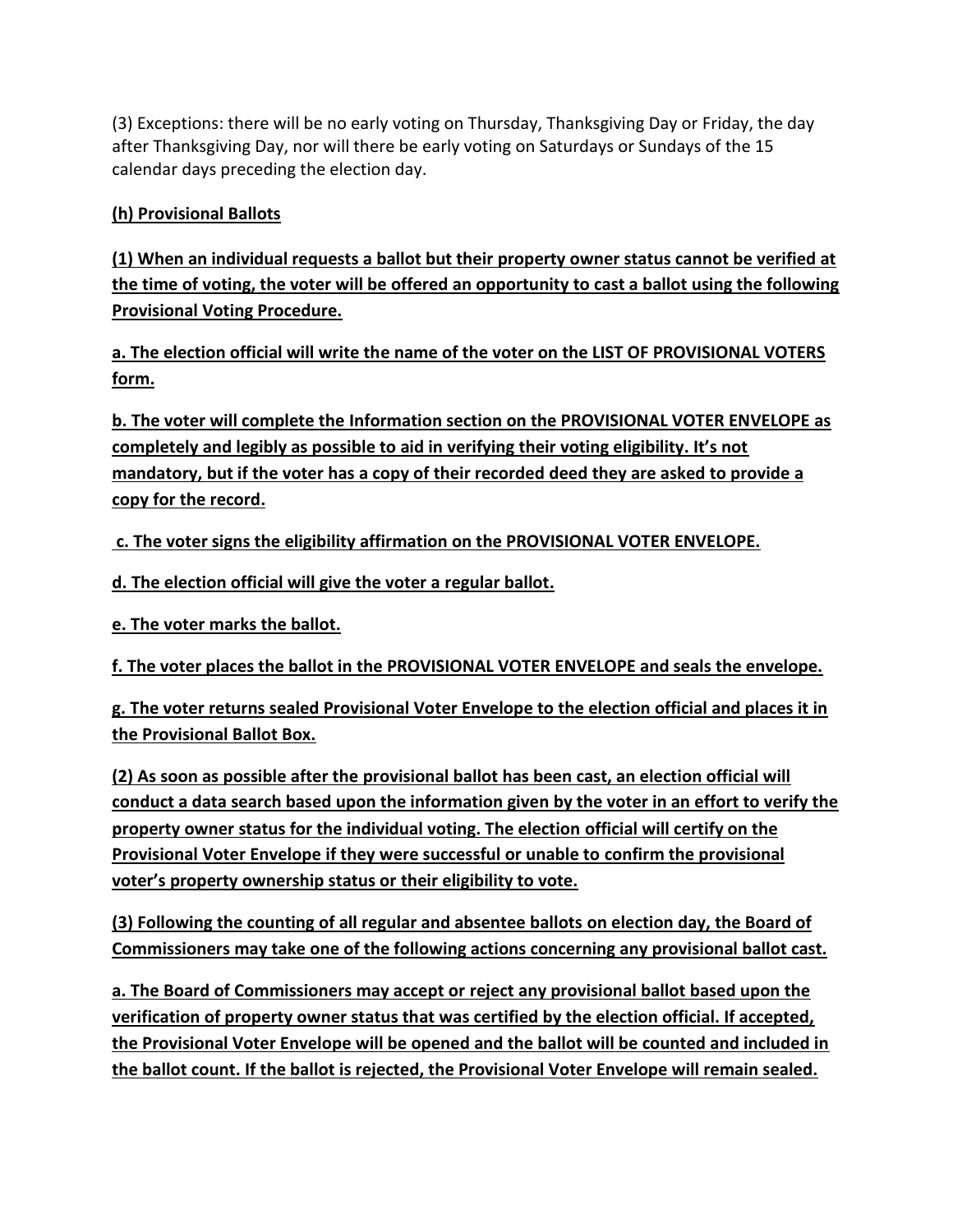**b. Only in the case were the total number of provisional ballots is insufficient in number to change the outcome of the election, the Board of Commissioners may elect keep all Provisional Voter Envelopes sealed and not include any provisional ballots in the count.**

**c. In the case were the total number of provisional ballots are sufficient in number to possibly change the outcome of the election, the Board of Commissioners may find it necessary to seek legal advice on any or all provisional ballots before deciding to accept or reject any or all ballots. The Board of Commissioners may delay the certification of the election if necessary to obtain the advice of the attorney. If the certification of the election is delayed for the purpose of seeking legal advice, the Board of Commissioners has up to 7 days to hold a subsequent meeting to complete its investigation and certify the election.**

# **(4) The Holiday Island Suburban Improvement District will count provisional ballots only upon verification of property ownership. Voters casting a provisional ballot will be notified following the election if their ballot was counted or not, and if it was not counted, why it was not counted.**

(h) **(i)** Tie votes.

(1) Tie votes of the lower vote-getters for the last vacant seat up for election will be decided by the drawing of a marked chit from a container. One chit per candidate will be placed in a container wherein one of the chits will be marked with an "X". Each candidate will draw from the container; the candidate who draws the chit with the "X" wins.

(2) If a tie vote occurs among the top vote-getters for vacant seats on the BOC, the top votegetter will be decided the same as subsection (h)(1) above with the loser rotating down to the next vacant seat and all other candidates bumping down one position until the remaining seats are taken.

(i) **(j)** Campaign materials.

(1) The following election rules shall be enforced for all board of commissioners elections:

a. The posting of campaign banners, campaign literature, candidate posters, or any type of signage endorsing a candidate for commissioner is prohibited in any district-owned facility, on district property or on district rights-of-way; and

b. No person shall hand out or distribute or offer to hand out or distribute any campaign literature or any literature regarding any candidate on the ballot, solicit signatures on any petition, solicit contributions for any charitable or other purpose, or do any electioneering of any kind whatsoever on the district-owned property or adjacent district rights-of-way of the building containing the polling place on election day.